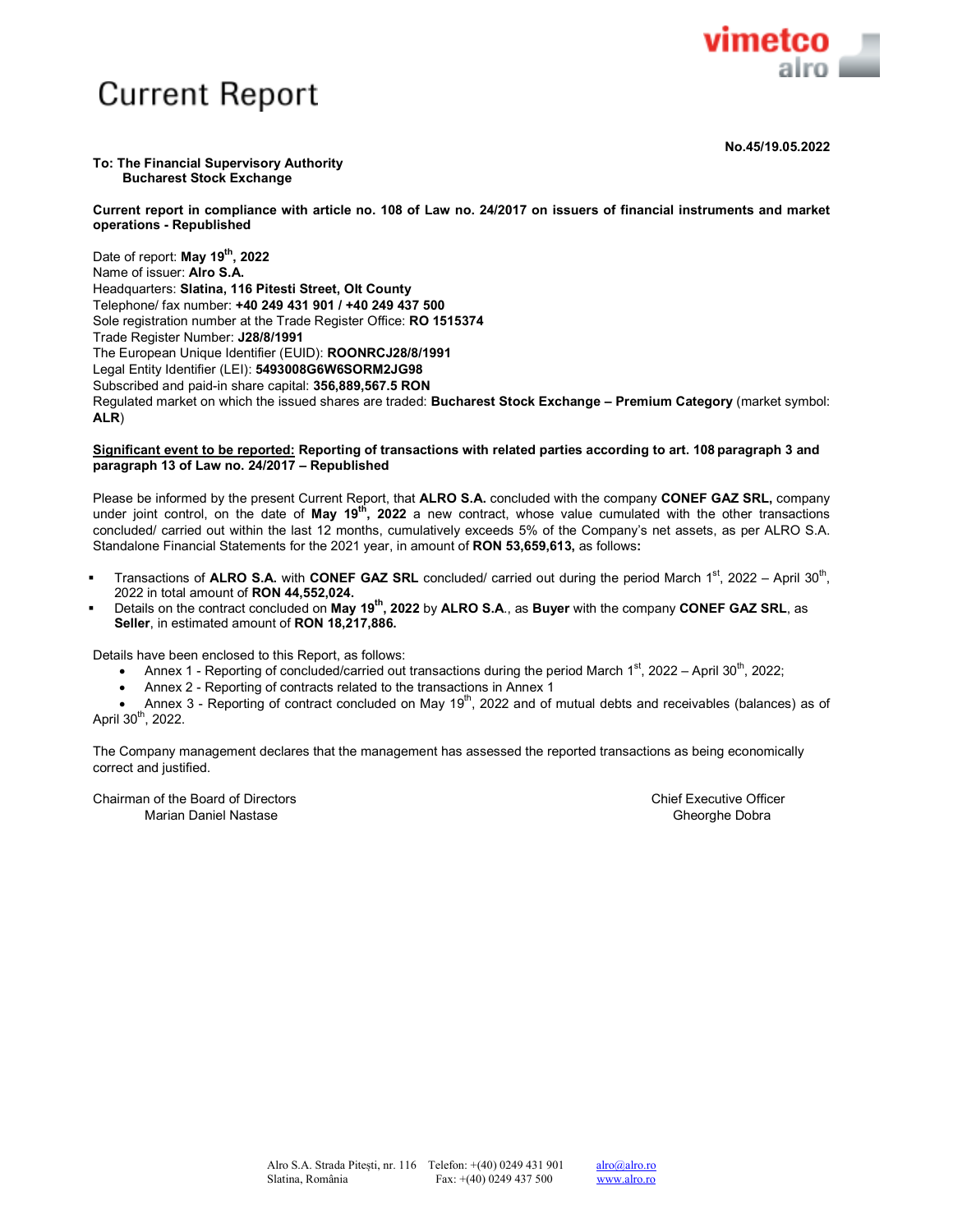

## **Current Report**

### **Annex 1 - Reporting of concluded/carried out transactions during the period March 1st, 2022 – April 30th, <sup>2022</sup>**

#### **Acquisitions**

| Year | <b>Months</b> | <b>Name</b> | Nature of<br>relationship | <b>Name</b>          | Nature of<br>relationship | Nature of<br>transaction | Object of<br>transaction | Amount (RON) | N.R.U. number/Date<br>of contract |
|------|---------------|-------------|---------------------------|----------------------|---------------------------|--------------------------|--------------------------|--------------|-----------------------------------|
| 2022 | 3             | ALRO SA     | <b>Issuer</b>             | <b>CONEF GAZ SRL</b> | Common control            | Acquisitions             | Gas                      | 11.019.725   | 98/14.01.2022                     |
| 2022 |               | ALRO SA     | <b>Issuer</b>             | <b>CONEF GAZ SRL</b> | Common control            | Acquisitions             | Gas                      | 12.642.657   | 98/14.01.2022                     |
| 2022 |               | ALRO SA     | <b>Issuer</b>             | <b>CONEF GAZ SRL</b> | Common control            | Acquisitions             | Gas                      | 20.784.373   | 415/29.03.2022                    |
|      |               | 44,446,755  |                           |                      |                           |                          |                          |              |                                   |

#### **Sales**

| Year | <b>Month</b> | <b>Name</b> | Nature of<br>relationship | <b>Name</b>          | Nature of<br>relationship | Nature of transaction     | Amount (RON) | N.R.U. number/ Date<br>of contract |
|------|--------------|-------------|---------------------------|----------------------|---------------------------|---------------------------|--------------|------------------------------------|
| 2022 |              | ALRO SA     | <b>Issuer</b>             | <b>CONEF GAZ SRL</b> | Common control            | Rent                      | 12.026       | 1295/13.11.2020                    |
| 2022 |              | ALRO SA     | <b>Issuer</b>             | <b>CONEF GAZ SRL</b> | Common control            | Gas distribution services | 37.936       | 1334/15.10.2021                    |
| 2022 | 4            | ALRO SA     | <b>Issuer</b>             | <b>CONEF GAZ SRL</b> | Common control            | Rent                      | 12.022       | 1295/13.11.2020                    |
| 2022 | 4            | ALRO SA     | <b>Issuer</b>             | <b>CONEF GAZ SRL</b> | Common control            | Gas distribution services | 43.285       | 1334/15.10.2021                    |
|      |              |             |                           |                      | <b>Total</b>              |                           | 105,269      |                                    |

#### **Annex 2 - Reporting of contracts related to the transactions in Annex 1**

**Acquisitions** 

| <b>Name</b> | Nature of<br>relationship | <b>Name</b>          | Nature of<br>relationship       | Nature of<br>transaction | Object of<br>transaction | N.R.U. number/ Date<br>of contract | <b>Payment term</b>                                                                                                                                                                                                                                   |
|-------------|---------------------------|----------------------|---------------------------------|--------------------------|--------------------------|------------------------------------|-------------------------------------------------------------------------------------------------------------------------------------------------------------------------------------------------------------------------------------------------------|
| ALRO SA     | Issuer                    | <b>CONEF GAZ SRL</b> | Company under<br>common control | Acquisitions             | Natural gases            | 98/14.01.2022                      | For the advance invoice: 25% of the<br>invoice value on the $5m$ day of the<br>delivery month and the remaining<br>payment (difference) on the 24 <sup>th</sup> day of<br>the delivery month;<br>For the settling invoice: on the $15^{\text{m}}$ day |